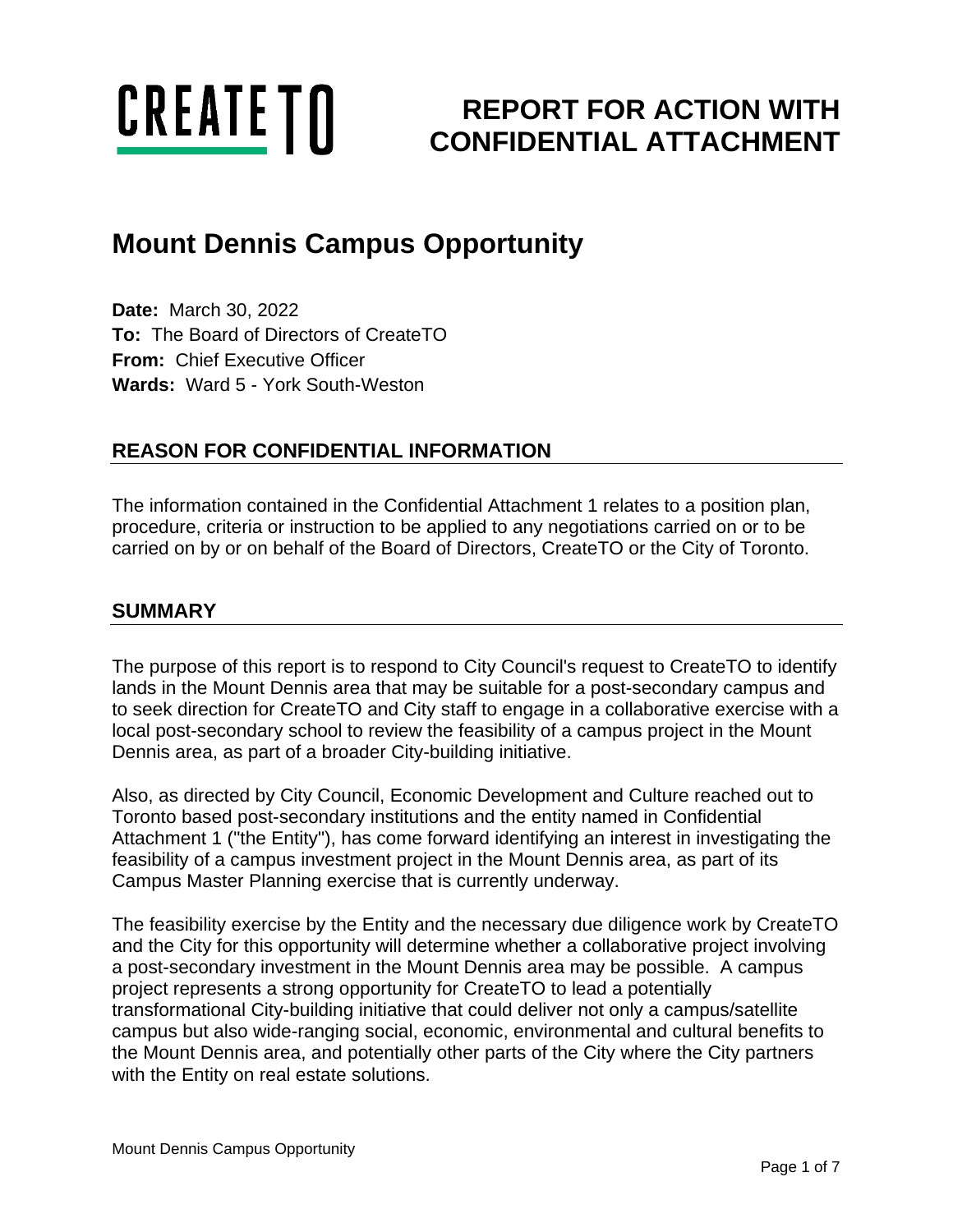## **RECOMMENDATIONS**

The Chief Executive Officer of CreateTO recommends that:

1. The Board of Directors of CreateTO recommend that City Council authorize the Chief Executive Officer, CreateTO, in consultation with the City Manager, the General Manager, Economic Development and Culture, the Executive Director, Corporate Real Estate Management, the Chief Planner and Executive Director, City Planning, and other Divisions as needed, to engage and if required, enter into a Memorandum of Understanding with representatives from the entity named in Confidential Attachment 1 ("the Entity"), and to participate in a Campus Master Plan review exercise that includes the exploration of the feasibility of a post-secondary campus and City-building opportunity in the Mount Dennis area and potentially other areas of the City in relation to the Campus Master Plan review.

2. The Board of Directors of CreateTO recommend that City Council request the Chief Executive Officer, CreateTO, to update the Board of Directors of CreateTO in the third quarter of 2023 with the results of this work, next steps and recommendations.

3. The Board of Directors of CreateTO recommend that City Council direct the confidential information contained in Confidential Attachment 1 remain confidential until after the recommendations have been adopted by Council unless it has otherwise been made public.

4. The Board of Directors of CreateTO direct the confidential information contained in Confidential Attachment 1 remain confidential until after the recommendations have been adopted by Council unless it has otherwise been made public, and at the discretion of the Chief Executive Officer.

#### **FINANCIAL IMPACT**

There is no immediate additional financial impacts arising from the recommendations in this report. Resources required to support this project including the feasibility exercise and the necessary due diligence work undertaken by CreateTO and the City are being allocated from the current staffing complement and are part of the 2022 Council Approved Budgets for CreateTO as well as partnering City Divisions.

CreateTO staff will provide the Board in the third quarter of 2023 with an update on the results of this work, next steps and recommendations. Any potential costs and funding requirements will be presented for City Council consideration in future budget submissions by partnering City Divisions.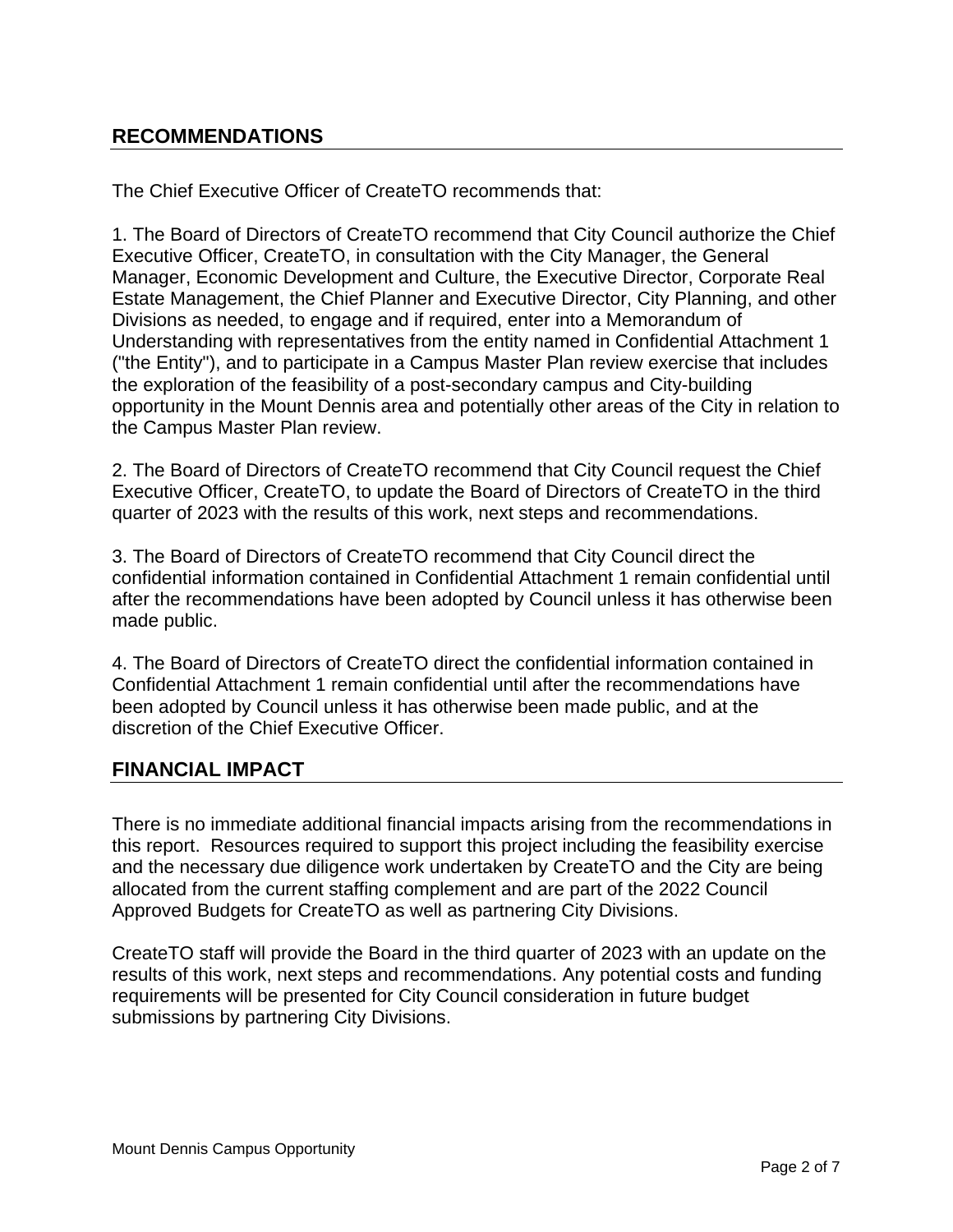On March 10, 2021, City Council requested CreateTO, in consultation with Corporate Real Estate Management and Economic Development and Culture, to identify Cityowned, other publicly-owned and privately-owned land in the Mount Dennis area that would be suitable for a post-secondary campus and that the General Manager, Economic Development and Culture to continue to engage post-secondary institutions on the creation of a post-secondary campus or presence in the area. <http://app.toronto.ca/tmmis/viewAgendaItemHistory.do?item=2021.MM30.12>

## **COMMENTS**

#### **Background**

In 2020, the Economic Development and Culture Division oversaw completion of the final consultant's report for the [Mount Dennis Economic Development Strategy,](https://www.toronto.ca/community-people/get-involved/public-consultations/mount-dennis-economic-development-strategy/) which identified potential initiatives for a multi-year action plan focused on realizing economic growth opportunities within the local business community comprised of the Mount Dennis "main street" area along Weston Road and the nearby industrial/employment lands. See Attachment 1 for the Mount Dennis Study Area.

One of the identified actions was to initiate efforts to attract a post-secondary institution/satellite facility to Mount Dennis. Phase 1 of the study found that Mount Dennis is one of the most underserved areas of the city with respect to access to postsecondary education. In addition, the study recommended that the City leverage the area's new transit infrastructure and connectivity by promoting available or underutilized sites for revitalization, investment and job growth.

The Picture Mount Dennis Planning Framework Study, which was considered by Etobicoke York Community Council at its meeting of January 5, 2022 [\(EY29.2\)](http://app.toronto.ca/tmmis/viewAgendaItemHistory.do?item=2022.EY29.2) also identified a potential post-secondary campus opportunity under the broader theme of economic development and local employment. The Planning study is still in progress, with draft policies anticipated to be brought forward in June, 2022.

There has been long-standing interest in the Mount Dennis community for the attraction of a post-secondary institution. With the support of the local Ward Councillor, the community, through the Mount Dennis Community Association's (MDCA) "Mount Dennis ecoCampus Development Planning Group", has been actively exploring a campus opportunity in parallel with work being conducted by the City.

Mount Dennis Campus Opportunity In response to City Council direction [\(MM30.12\)](http://app.toronto.ca/tmmis/viewAgendaItemHistory.do?item=2021.MM30.12), Economic Development and Culture staff convened a workshop with post-secondary institutions that was held on November 15, 2021, to discuss a Mount Dennis campus opportunity. The workshop was a further outreach opportunity for staff to engage with the Toronto post-secondary school sector in relation to Mount Dennis, for which efforts had commenced in Q4 2020. The session focused on the opportunities and the strengths of the Mount Dennis community: the availability of high order transit; a significant population of post-secondary aged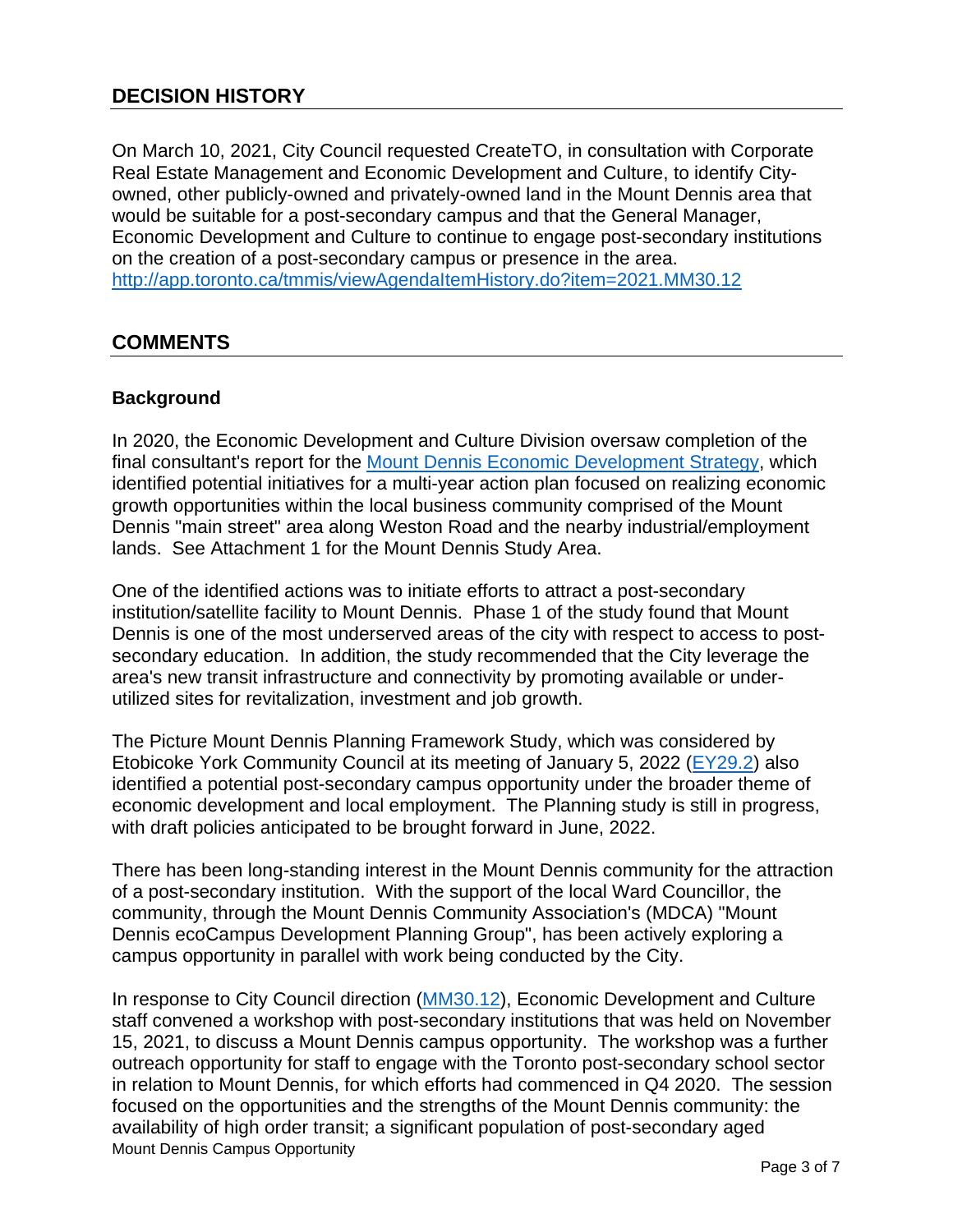residents and the current lack of access; key economic development strategies underway to focus and drive economic growth; alignment with and support from key City initiatives; and, business and local community support. The workshop was well received as it gave the post-secondary institutions an opportunity to think strategically about their programs and building assets and how to best serve the needs of existing and future students within a changing educational environment.

Since the time of the Q4 2021 workshop held by City staff, the Entity has come forward identifying an interest in investigating the feasibility of a campus investment project in the Mount Dennis area, as part of its Campus Master Planning exercise that is currently underway. The Entity has discussed this opportunity with City and CreateTO representatives.

It is proposed that CreateTO, in coordination with the appropriate City Divisions and others, engage in a collaborative process with the Entity in relation to its Campus Master Planning exercise. This work would include exploring the feasibility of a campus opportunity in the Mount Dennis area as part of a broader City-building initiative.

The establishment of a post-secondary campus/satellite campus in the Mount Dennis area, in coordination with the appropriate City Divisions, programs and services, represents a potentially transformational City-building opportunity for a traditionally under-served area of Toronto, and in the context of the Campus Master Plan review may identify other potential partnership opportunities between the Entity and the City.

#### **Identification of City-owned sites**

The sites identified below are preliminary. There may be other sites, including other publicly and privately-held lands that are evaluated in the context of the Entity's specific needs for land/space/real estate and educational programming. How and if the sites below play a role in the Campus Master Plan review will be further articulated as CreateTO and City staff work collaboratively with the Entity.

#### a) 2700 Eglinton Avenue West – York Civic Centre

The most prominent City-owned site is the York Civic Centre at 2700 Eglinton Avenue West. Toronto Court Services operates its West Court Office at this location and in addition to court rooms and offices, it has payment counters and a daycare. A postsecondary campus/satellite campus at this location presents an opportunity to create a vibrant civic and institutional hub, returning the Civic Centre to its role as a community landmark. With the Eglinton Crosstown providing higher order transit, the York Civic Centre could also become a prominent destination place for cultural events, festivals and public gatherings. Although the York Civic Centre does not have a traditional public square, it is adjacent to Coronation Park and Toronto District School Board lands, making this portion of Eglinton Avenue West one of the largest publicly owned sites in the area.

CreateTO is currently studying the provision of affordable housing at the York Civic Centre site. At its meeting of November 9, 2021, City Council added the two Toronto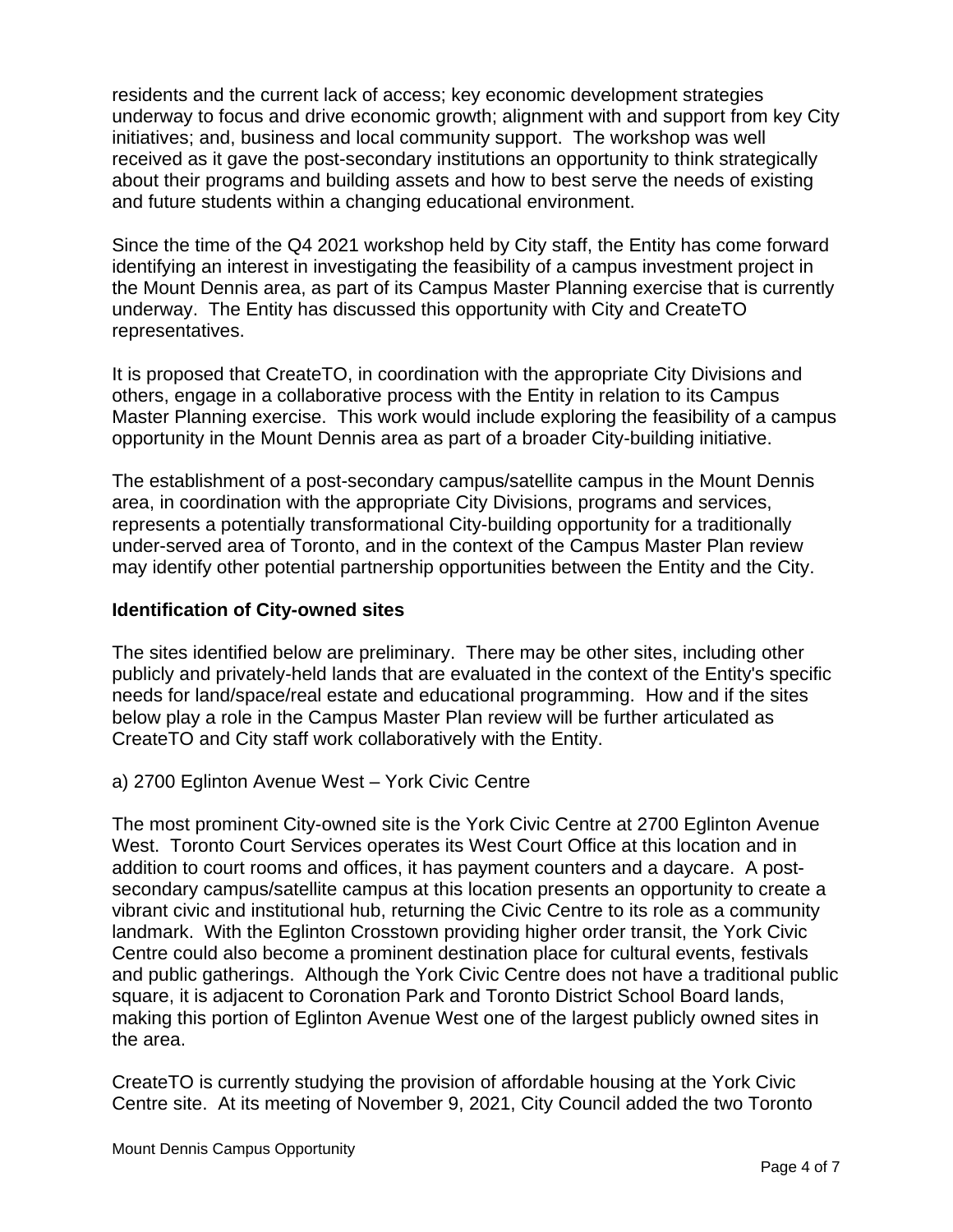Parking Authority (TPA) parking lots along Municipal Drive, northeast of the York Civic Centre as a Phase Three site within the Housing Now initiative.

Should the York Civic Centre be considered as a location for a post-secondary campus, CreateTO and City staff would work collaboratively with the Entity to optimize strategic opportunities for renewal and investment, including affordable housing and other community needs and services.

b) City-owned Lands at corner of Eglinton Avenue West and Photography Drive, west of Black Creek Drive

Since 2015 this parcel has been under a temporary license agreement to Metrolinx for the construction of an upgraded driveway and bridge to the new bus terminal at Mount Dennis station. Immediately south is a large "No Frills" grocery store, parking lot and gas station. City Planning is in receipt of a development application to redevelop this "No Frills" store, parking lot and gas station site for seven mixed use buildings ranging in height from 20 to 49 storeys.

Given the parcel's strategic location, immediately across from Mount Dennis station, it has the potential to provide for a complementary institutional and employment use to the mixed use development, through the introduction of academic uses, programming and related activities.

c) Toronto Parking Authority (TPA) lot at 1169 Weston Road and Mount Dennis Community Hall at 4 Hollis Street

There may be an opportunity to explore the assembly of the parking lot and community hall lands with adjacent privately-held lands to provide for a post-secondary campus opportunity.

#### **Ministry of Colleges and Universities Requirements**

The Ministry of Colleges and Universities has established a policy framework governing any campus expansion opportunity, which the Entity would need to fulfill:

[https://files.ontario.ca/mcu-major-capacity-expansion-policy-framework-july-2020-en-](https://files.ontario.ca/mcu-major-capacity-expansion-policy-framework-july-2020-en-2020-08-11.pdf)[2020-08-11.pdf](https://files.ontario.ca/mcu-major-capacity-expansion-policy-framework-july-2020-en-2020-08-11.pdf)

#### **Next Steps**

This report recommends that CreateTO and City staff engage and if required, enter into a Memorandum of Understanding with representatives from the Entity to participate in a Campus Master Plan review exercise that includes exploring the feasibility of a postsecondary campus and City-building opportunity in the Mount Dennis area and potentially other areas of the City, in relation to the Campus Master Plan review.

The Chief Executive Officer, CreateTO, will update the Board of Directors of CreateTO in the third quarter with the results of this work including next steps and recommendations.

Mount Dennis Campus Opportunity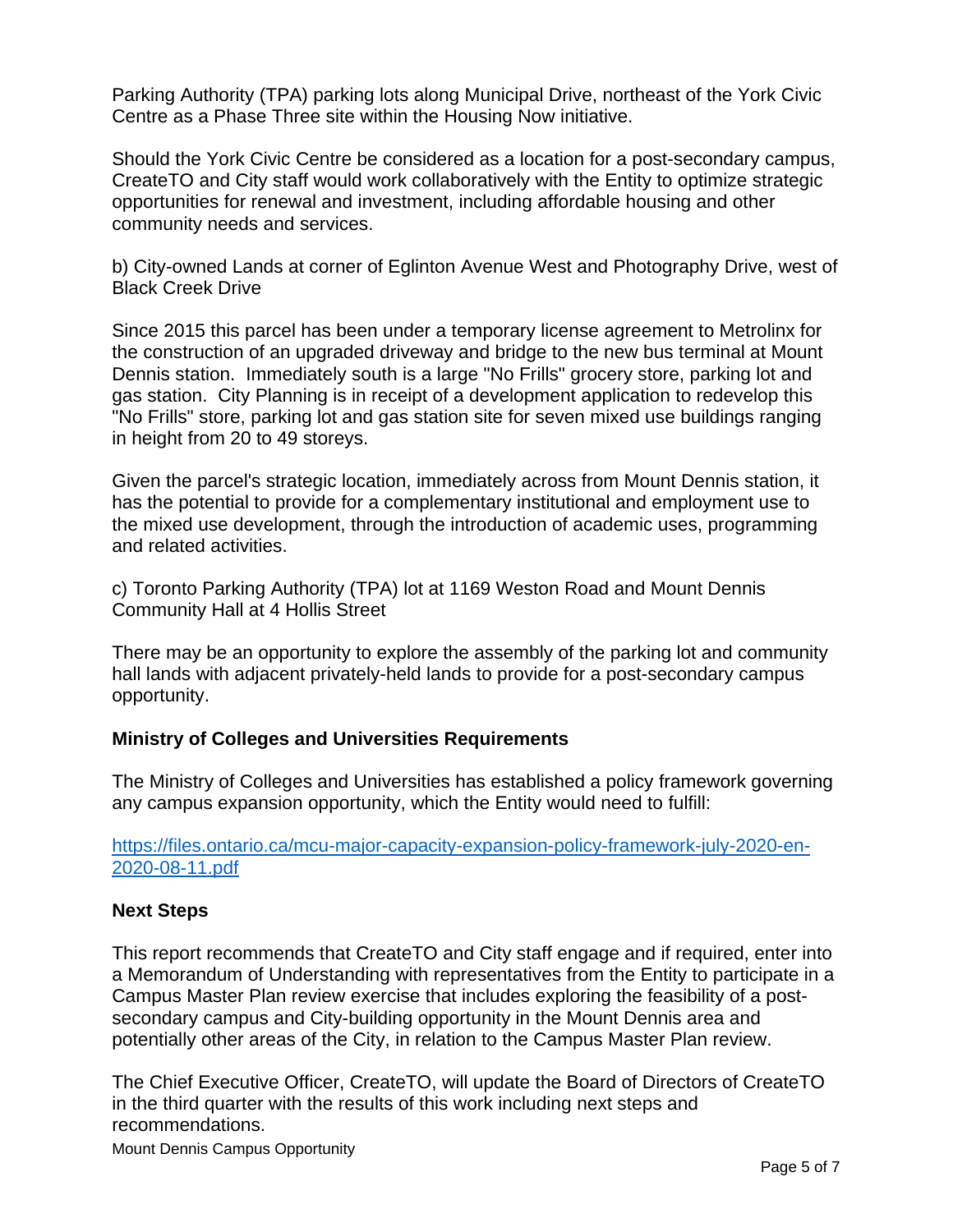## **CONTACT**

Nick Simos, Vice President, Portfolio Execution, CreateTO, (416) 882-0703, [nsimos@createto.ca](mailto:nsimos@createto.ca)

#### **SIGNATURE**

Vic Gupta Chief Executive Officer

## **ATTACHMENTS**

Attachment 1 - Mount Dennis Study Area Confidential Attachment 1 - Name of Entity